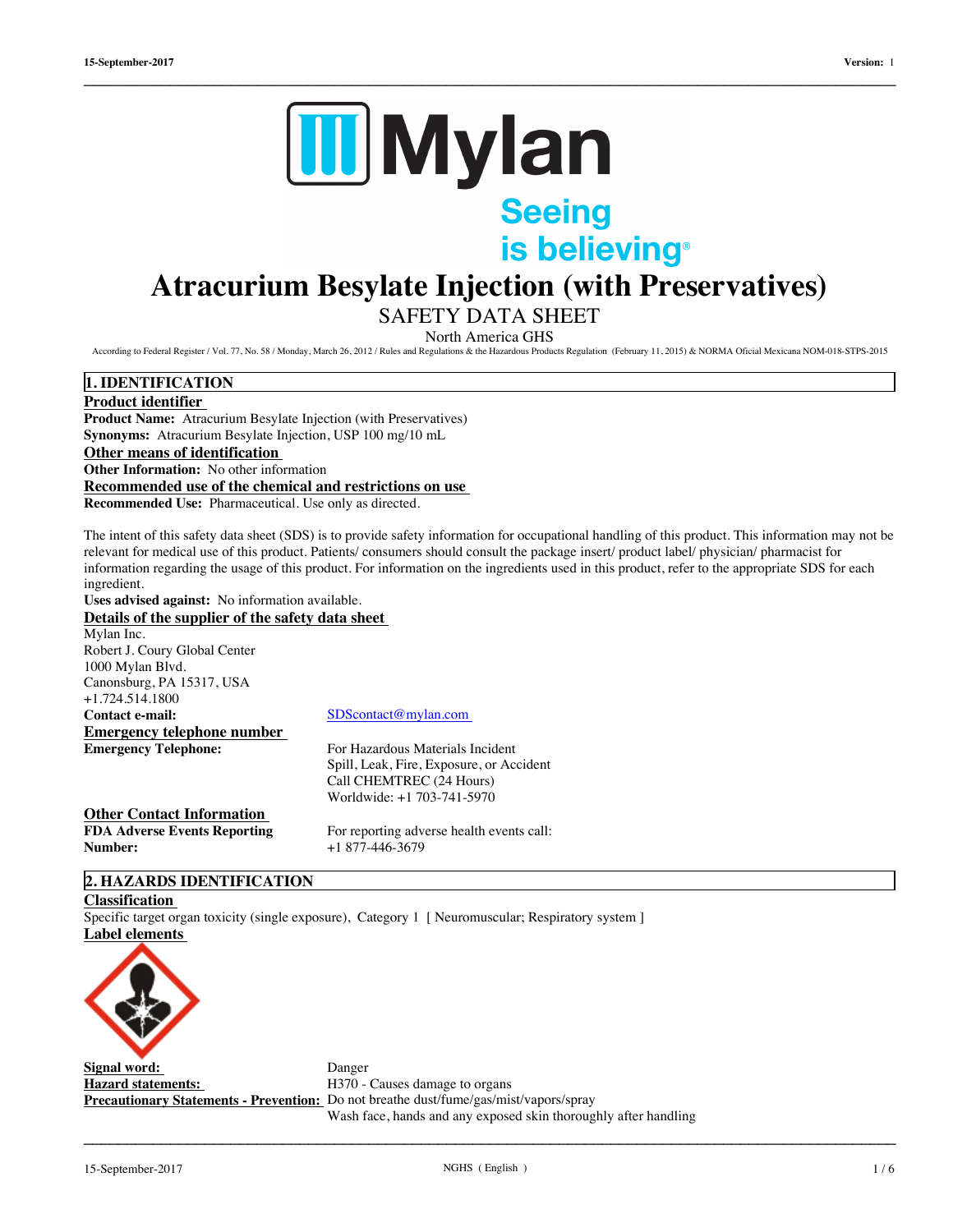**Precautionary Statements - Storage:<br><b>Precautionary Statements - Disposal: Other Hazards** No information available. **Contains:** Benzyl Alcohol **Unknown acute toxicity**

Do not eat, drink or smoke when using this product **Precautionary Statements - Response:** IF exposed: Call a POISON CENTER or doctor<br>**Precautionary Statements - Storage:** Store locked up **Dispose of contents/container to an approved waste disposal plant** 

 $\_$  ,  $\_$  ,  $\_$  ,  $\_$  ,  $\_$  ,  $\_$  ,  $\_$  ,  $\_$  ,  $\_$  ,  $\_$  ,  $\_$  ,  $\_$  ,  $\_$  ,  $\_$  ,  $\_$  ,  $\_$  ,  $\_$  ,  $\_$  ,  $\_$  ,  $\_$  ,  $\_$  ,  $\_$  ,  $\_$  ,  $\_$  ,  $\_$  ,  $\_$  ,  $\_$  ,  $\_$  ,  $\_$  ,  $\_$  ,  $\_$  ,  $\_$  ,  $\_$  ,  $\_$  ,  $\_$  ,  $\_$  ,  $\_$  ,

# **3. COMPOSITION/INFORMATION ON INGREDIENTS**

| <b>Chemical name</b> | CAS No.    | Weight-% | <b>Hazard statements</b>                                                                                                                 |  |
|----------------------|------------|----------|------------------------------------------------------------------------------------------------------------------------------------------|--|
| Atracurium Besylate  | 64228-81-5 | $1\%$    | H301 - Toxic if swallowed<br>H310 - Fatal in contact with skin<br>H319 - Causes serious eye irritation<br>H370 - Causes damage to organs |  |

# **4. FIRST AID MEASURES**

No information available

**Mixture** 

# **Description of first aid measures**

**Overdose:** Refer to information on package labeling and packaging. In case of overdose, get medical help or contact a Poison Control Center right away.

**General advice:** Never give anything by mouth to an unconscious person, IF exposed or concerned: Get medical advice/attention, Show this safety data sheet to the doctor in attendance

**Inhalation:** IF INHALED: Remove to fresh air and keep at rest in a position comfortable for breathing. Get medical attention immediately if symptoms occur.

**Skin contact:** Wash off immediately with soap and plenty of water. If skin irritation or rash occurs: Get medical advice/attention.

**Eye contact:** In case of eye contact, immediately flush eyes with plenty of water for at least 15 minutes. Remove contact lenses, if present and easy to do. Continue rinsing. If eye irritation persists: Get medical advice/attention.

**Ingestion:** Do not induce vomiting without medical advice. Rinse mouth thoroughly with water. Get medical attention if symptoms occur.

**Self-protection of the first aider:** First aider: Pay attention to self-protection. Do not breathe dust/fume/gas/mist/vapors/spray. Avoid contact with skin, eyes or clothing. Use personal protective equipment as required.

# **Most important symptoms and effects, both acute and delayed**

**Symptoms:** Muscle paralysis. Respiratory arrest.

# **Indication of any immediate medical attention and special treatment needed**

Treat symptomatically. In case of accident or if you feel unwell, seek medical advice immediately (show the label where possible).

# **5. FIRE-FIGHTING MEASURES**

#### **Extinguishing media**

**Suitable Extinguishing Media:** Use extinguishing measures that are appropriate to local circumstances and the surrounding environment. **Unsuitable extinguishing media:** None known.

#### **Specific hazards arising from the chemical**

**Fire hazard:** Not flammable.

**Explosive hazard:** Not an explosive.

**Reactivity:** Hazardous reactions will not occur under normal conditions.

**Hazardous combustion products:** Carbon oxides. Nitrogen oxides. Oxides of sulfur.

#### **Advice for firefighters**

**Precautionary measures in case of fire:** Standard procedure for chemical fires.

**Firefighting instructions:** Use water spray or fog; do not use straight streams.

**Protection of Firefighters:** Firefighters should wear self-contained breathing apparatus and full firefighting turnout gear **Other Information:** Refer to Section 9 for flammability properties.

# **6. ACCIDENTAL RELEASE MEASURES**

### **Personal precautions, protective equipment and emergency procedures**

**Personal precautions:** Ensure adequate ventilation. Use personal protective equipment as required. Evacuate personnel to safe areas.

# **For non-emergency personnel**

**Personal Protective Equipment:** Use personal protective equipment as required.

**Emergency procedures:** Evacuate personnel to safe areas.

# **For emergency responders**

**Personal Protective Equipment:** Use personal protective equipment as required.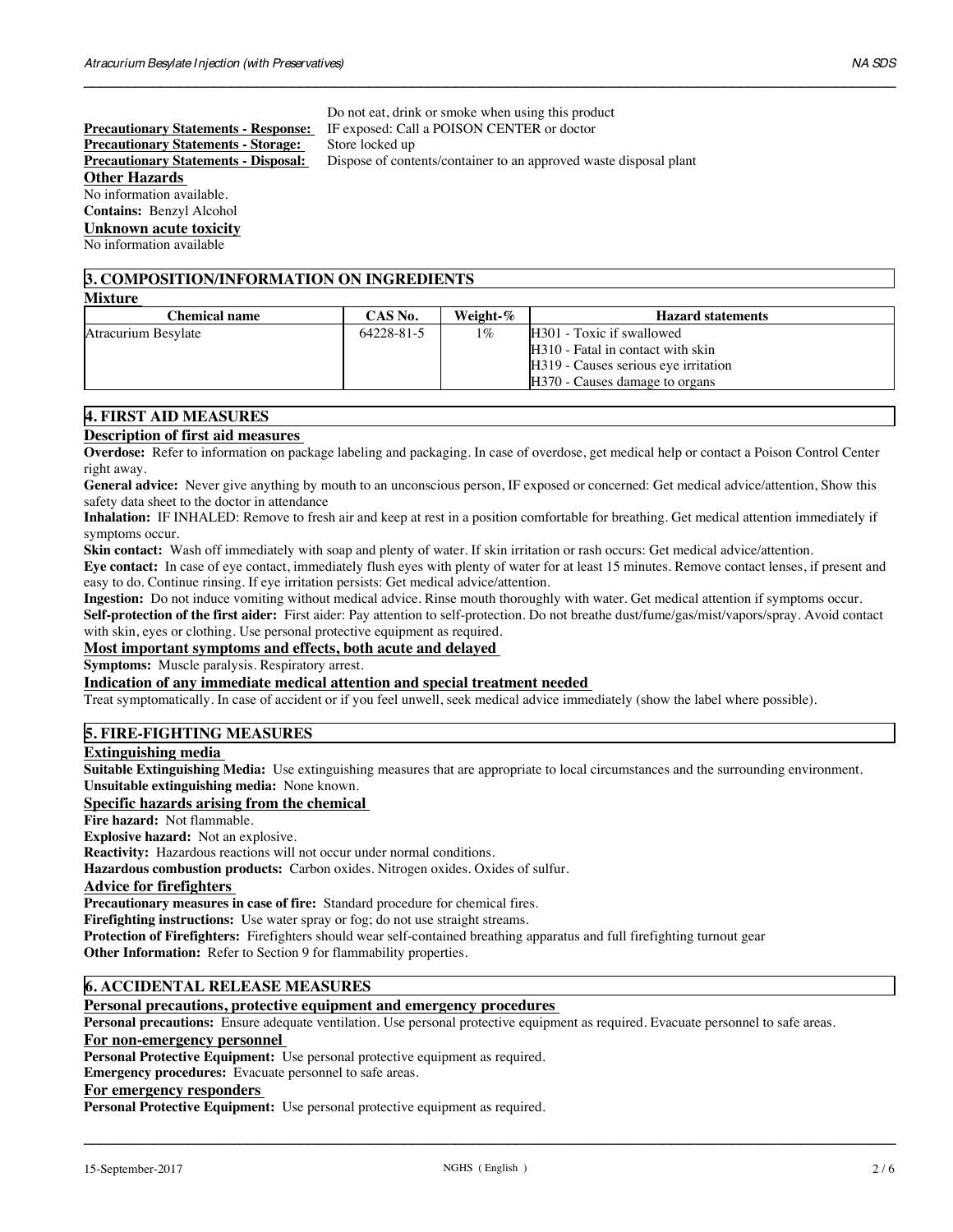**Emergency procedures:** Evacuate personnel to safe areas. Ventilate the area. Eliminate all ignition sources if safe to do so. **Other Information:** Refer to protective measures listed in Sections 7 and 8.

#### **Environmental precautions**

Do not flush into surface water or sanitary sewer system. Should not be released into the environment. See Section 12 for additional Ecological Information.

 $\_$  ,  $\_$  ,  $\_$  ,  $\_$  ,  $\_$  ,  $\_$  ,  $\_$  ,  $\_$  ,  $\_$  ,  $\_$  ,  $\_$  ,  $\_$  ,  $\_$  ,  $\_$  ,  $\_$  ,  $\_$  ,  $\_$  ,  $\_$  ,  $\_$  ,  $\_$  ,  $\_$  ,  $\_$  ,  $\_$  ,  $\_$  ,  $\_$  ,  $\_$  ,  $\_$  ,  $\_$  ,  $\_$  ,  $\_$  ,  $\_$  ,  $\_$  ,  $\_$  ,  $\_$  ,  $\_$  ,  $\_$  ,  $\_$  ,

# **Methods and material for containment and cleaning up**

**Methods for containment:** Prevent further leakage or spillage if safe to do so.

**Methods for cleaning up:** Use appropriate personal protective equipment (PPE). Carefully shovel or sweep up spilled material and place in suitable container. Avoid generating dust. For spills:. Soak up with inert absorbent material. Use clean non-sparking tools to collect absorbed material. Avoid breathing dust or spray mist.

**Prevention of secondary hazards:** Clean contaminated objects and areas thoroughly observing environmental regulations.

#### **Reference to other sections**

See section 8 for more information. See section 13 for more information.

# **7. HANDLING AND STORAGE**

## **Precautions for safe handling**

**Patients/Consumers:** Patients should adhere to the instructions provided within the product information insert or product label for appropriate consumer-specific information about this product when used according to the physician's directions.

# **Conditions for safe storage, including any incompatibilities**

**Storage Conditions:** Store under refrigeration at 2°C to 8°C (36°F to 46°F). Protect from light. Do not freeze.

**Specific end use(s):** Pharmaceutical. Use only as directed. Refer to product insert for usage instructions and product information.

# **8. EXPOSURE CONTROLS/PERSONAL PROTECTION**

#### **Control parameters**

**Exposure Limits:** No information available

## **Exposure controls**

**Appropriate engineering controls:** Site-specific risk assessments should be conducted to determine the appropriate exposure control measures. If applicable, use process enclosures, local exhaust ventilation, or other engineering controls to maintain airborne levels below recommended exposure limits.

# **Individual protection measures, such as personal protective equipment**

**Hand protection:** Wear protective gloves made from PVC, neoprene, nitrile, vinyl, or PVC/NBR.

**Eye/face protection:** Safety glasses with side shields are recommended for medical or industrial exposures.

**Skin and body protection:** Wear suitable protective clothing.

**Respiratory protection:** No protective equipment is needed under normal use conditions. If exposure limits are exceeded or irritation is experienced, ventilation and evacuation may be required. If exposure limits are exceeded or irritation is experienced, NIOSH/MSHA approved respiratory protection should be worn.

#### **9. PHYSICAL AND CHEMICAL PROPERTIES**

# **Information on basic physical and chemical properties**

| <b>Physical state:</b>                | Liquid            |
|---------------------------------------|-------------------|
| Appearance:                           | No data available |
| Color:                                | No data available |
| Odor:                                 | No data available |
| Odor threshold:                       | No data available |
| pH:                                   | No data available |
| Melting point / freezing point:       | No data available |
| <b>Boiling point / boiling range:</b> | No data available |
| <b>Flash point:</b>                   | No data available |
| <b>Evaporation rate:</b>              | No data available |
| <b>Flammability (solid, gas):</b>     | No data available |
| <b>Upper flammability limit:</b>      | No data available |
| <b>Lower flammability limit:</b>      | No data available |
| Vapor pressure:                       | No data available |
| Vapor density:                        | No data available |
| <b>Relative density:</b>              | No data available |
| <b>Water solubility:</b>              | No data available |
| Solubility in other solvents:         | No data available |
| <b>Partition coefficient:</b>         | No data available |
| <b>Autoignition temperature:</b>      | No data available |
| <b>Decomposition temperature:</b>     | No data available |
| <b>Kinematic viscosity:</b>           | No data available |
|                                       |                   |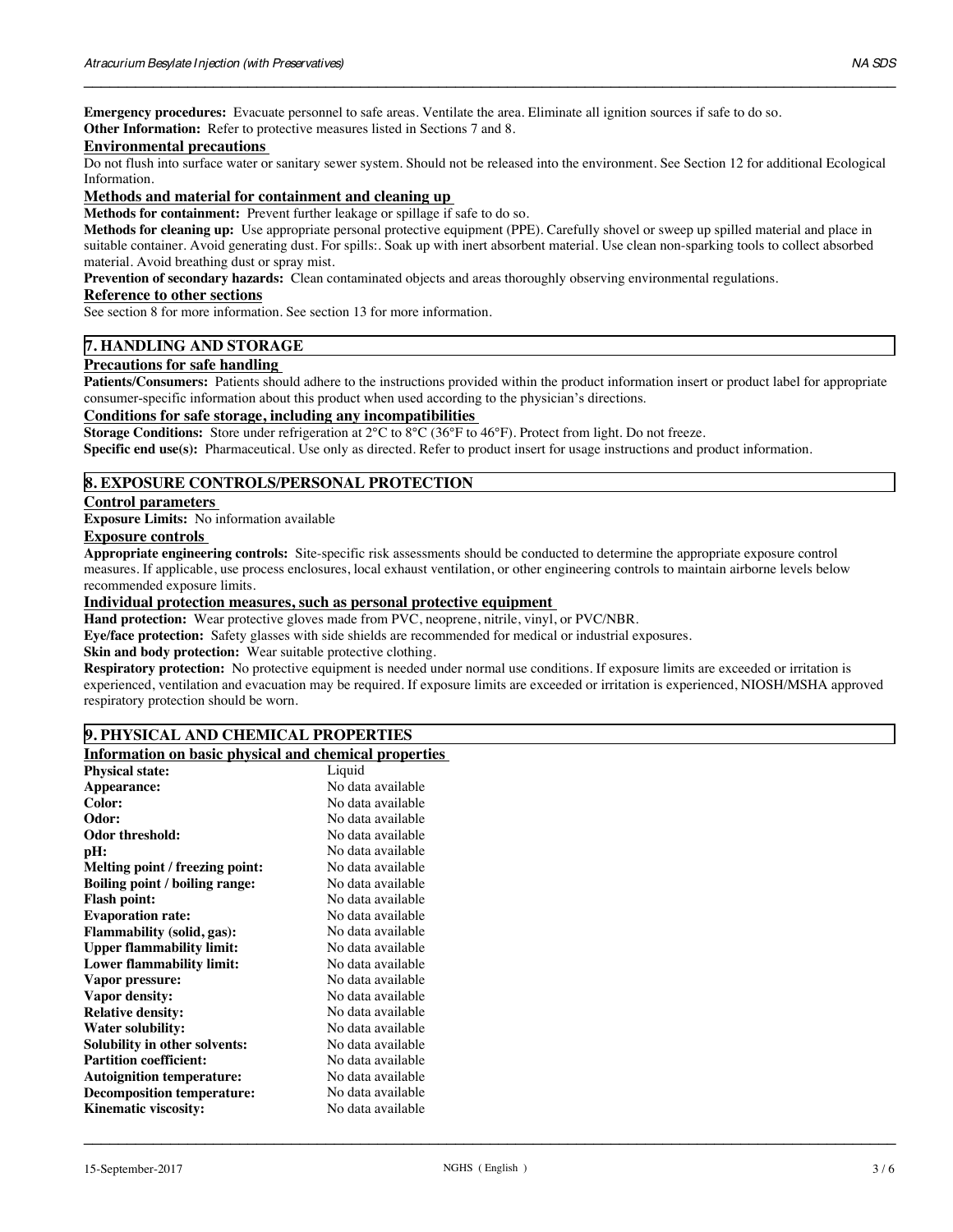$\_$  ,  $\_$  ,  $\_$  ,  $\_$  ,  $\_$  ,  $\_$  ,  $\_$  ,  $\_$  ,  $\_$  ,  $\_$  ,  $\_$  ,  $\_$  ,  $\_$  ,  $\_$  ,  $\_$  ,  $\_$  ,  $\_$  ,  $\_$  ,  $\_$  ,  $\_$  ,  $\_$  ,  $\_$  ,  $\_$  ,  $\_$  ,  $\_$  ,  $\_$  ,  $\_$  ,  $\_$  ,  $\_$  ,  $\_$  ,  $\_$  ,  $\_$  ,  $\_$  ,  $\_$  ,  $\_$  ,  $\_$  ,  $\_$  ,

# **10. STABILITY AND REACTIVITY**

# **Reactivity**

Hazardous reactions will not occur under normal conditions.

# **Chemical stability**

Stable under normal conditions.

**Possibility of hazardous reactions**

None under normal processing.

# **Conditions to avoid**

Extremes of temperature and direct sunlight.

# **Incompatible materials**

Strong oxidizing agents, strong acids, and strong bases.

# **Hazardous decomposition products**

Decomposition will not occur under normal conditions.

# **11. TOXICOLOGICAL INFORMATION**

#### **Information on toxicological effects**

#### **Information on likely routes of exposure**

**Inhalation:** Specific test data for the substance or mixture is not available.

**Ingestion:** Specific test data for the substance or mixture is not available.

**Eye contact:** Specific test data for the substance or mixture is not available.

**Skin contact:** Specific test data for the substance or mixture is not available.

#### **Symptoms related to the physical, chemical and toxicological characteristics**

**Symptoms:** Muscle paralysis, Respiratory arrest

**Delayed and immediate effects as well as chronic effects from short and long-term exposure**

**Skin corrosion/irritation:** Based on available data, the classification criteria are not met.

**Serious eye damage/eye irritation:** Based on available data, the classification criteria are not met.

**Respiratory or skin sensitization:** Based on available data, the classification criteria are not met.

**Germ cell mutagenicity:** Based on available data, the classification criteria are not met.

**Carcinogenicity:** Based on available data, the classification criteria are not met.

**Reproductive toxicity:** Based on available data, the classification criteria are not met.

**STOT - single exposure:** Based on the classification criteria of the Globally Harmonized System as adopted in the country or region with which this safety data sheet complies, this product has been determined to cause systemic target organ toxicity from acute exposure. (STOT SE). Causes damage to organs.

**STOT - repeated exposure:** Based on available data, the classification criteria are not met.

**Aspiration hazard:** Based on available data, the classification criteria are not met.

# **Numerical measures of toxicity**

**Acute toxicity:** No information available

# **12. ECOLOGICAL INFORMATION**

**Ecotoxicity** No information available. **Persistence and degradability** No information available. **Bioaccumulation** No information available. **Mobility** No information available. **Other adverse effects** No information available.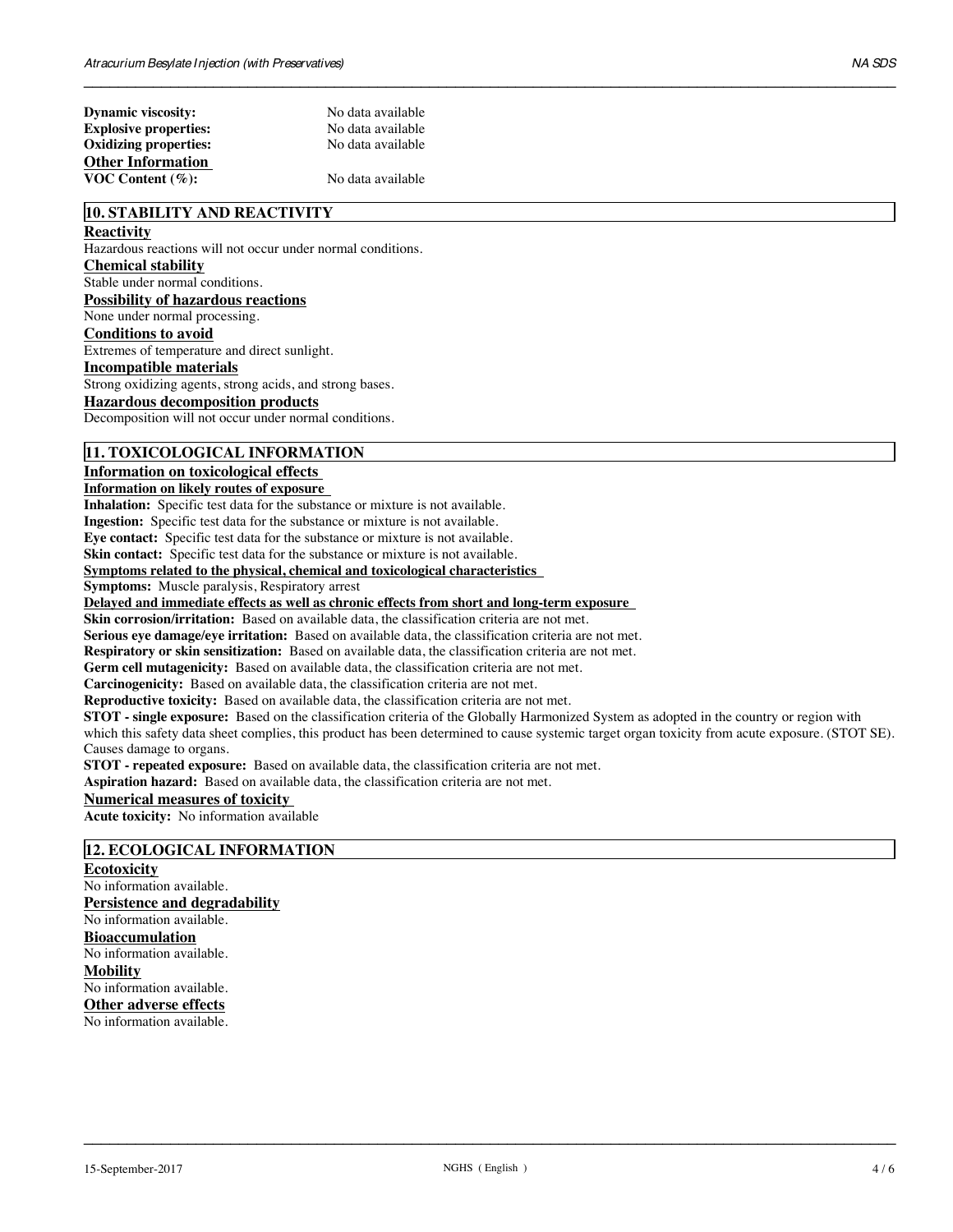# **13. DISPOSAL CONSIDERATIONS**

#### **Waste treatment methods**

Dispose of contents/container in accordance with local, regional, national, and international regulations as applicable. Dispose of waste in accordance with environmental legislation. Do not flush into surface water or sanitary sewer system.

 $\_$  ,  $\_$  ,  $\_$  ,  $\_$  ,  $\_$  ,  $\_$  ,  $\_$  ,  $\_$  ,  $\_$  ,  $\_$  ,  $\_$  ,  $\_$  ,  $\_$  ,  $\_$  ,  $\_$  ,  $\_$  ,  $\_$  ,  $\_$  ,  $\_$  ,  $\_$  ,  $\_$  ,  $\_$  ,  $\_$  ,  $\_$  ,  $\_$  ,  $\_$  ,  $\_$  ,  $\_$  ,  $\_$  ,  $\_$  ,  $\_$  ,  $\_$  ,  $\_$  ,  $\_$  ,  $\_$  ,  $\_$  ,  $\_$  ,

#### **California Hazardous Waste Status**

This product contains one or more substances that are listed with the State of California as a hazardous waste.

# **14. TRANSPORT INFORMATION**

*Transportation requirements can vary based on numerous factors such as regional regulations and shipment volume. It is the responsibility of the transporting organization to ensure compliance with all applicable laws and regulations regarding the transportation of this product.* **In accordance with DOT / ICAO / IATA / TDG**

Not regulated **UN Number** 

**UN proper shipping name** 

Not regulated

**Transport hazard class(es)**

Hazard Class Not regulated

# **Packing group**

Not regulated

**Environmental hazards** 

No

**Special precautions for user** 

No information available

**Transport in bulk according to Annex II of MARPOL and the IBC Code**

Not applicable

# **15. REGULATORY INFORMATION**

**Safety, health and environmental regulations/legislation specific for the substance or mixture**

#### **International Regulations**

**Ozone-depleting substances (ODS):** Not applicable

**Persistent Organic Pollutants:** Not applicable

**The Rotterdam Convention:** Not applicable

#### **US Federal Regulations**

**SARA 313:** Section 313 of Title III of the Superfund Amendments and Reauthorization Act of 1986 (SARA). This product does not contain any chemicals which are subject to the reporting requirements of the Act and Title 40 of the Code of Federal Regulations, Part 372.

# **CWA (Clean Water Act)**

This product does not contain any substances regulated as pollutants pursuant to the Clean Water Act (40 CFR 122.21 and 40 CFR 122.42). **CERCLA**

This material, as supplied, does not contain any substances regulated as hazardous substances under the Comprehensive Environmental Response Compensation and Liability Act (CERCLA) (40 CFR 302) or the Superfund Amendments and Reauthorization Act (SARA) (40 CFR 355). There may be specific reporting requirements at the local, regional, or state level pertaining to releases of this material.

#### **US State Regulations**

**California Proposition 65:** This product does not contain any Proposition 65 chemicals.

#### **U.S. State Right-to-Know Regulations**

**US State Regulations:** This product does not contain any substances regulated by state right-to-know regulations

| <u>UD DMW IWLWMUDIDI THID DIVWAY WOOD HOT VOHMIH MIT DWODMINGO IVL MINGO OT DMW IILIII IV INIO II IVL MINIOID</u> |             |               |              |  |  |  |
|-------------------------------------------------------------------------------------------------------------------|-------------|---------------|--------------|--|--|--|
| Chemical name                                                                                                     | New .Jersey | Massachusetts | Pennsvivanıa |  |  |  |
| Benzenesulfonic Acid $(CAS \#$ :                                                                                  |             |               |              |  |  |  |
| $98-11-3$                                                                                                         |             |               |              |  |  |  |

# **Canada**

This product has been classified in accordance with the hazard criteria of the Controlled Products Regulations (CPR) and the SDS contains all the information required by the CPR.

# **16. OTHER INFORMATION Revision Date:** 15-September-2017<br> **Other Information:** 15-September-2017 This document has been prepared in accordance with standards for workplace safety. The precautionary statements and warning included might not apply in all cases. Your needs may vary depending on the potential for exposure in your workplace.

## **Key or legend to abbreviations and acronyms used in the safety data sheet: Legend, Section 8: EXPOSURE CONTROLS/PERSONAL PROTECTION**